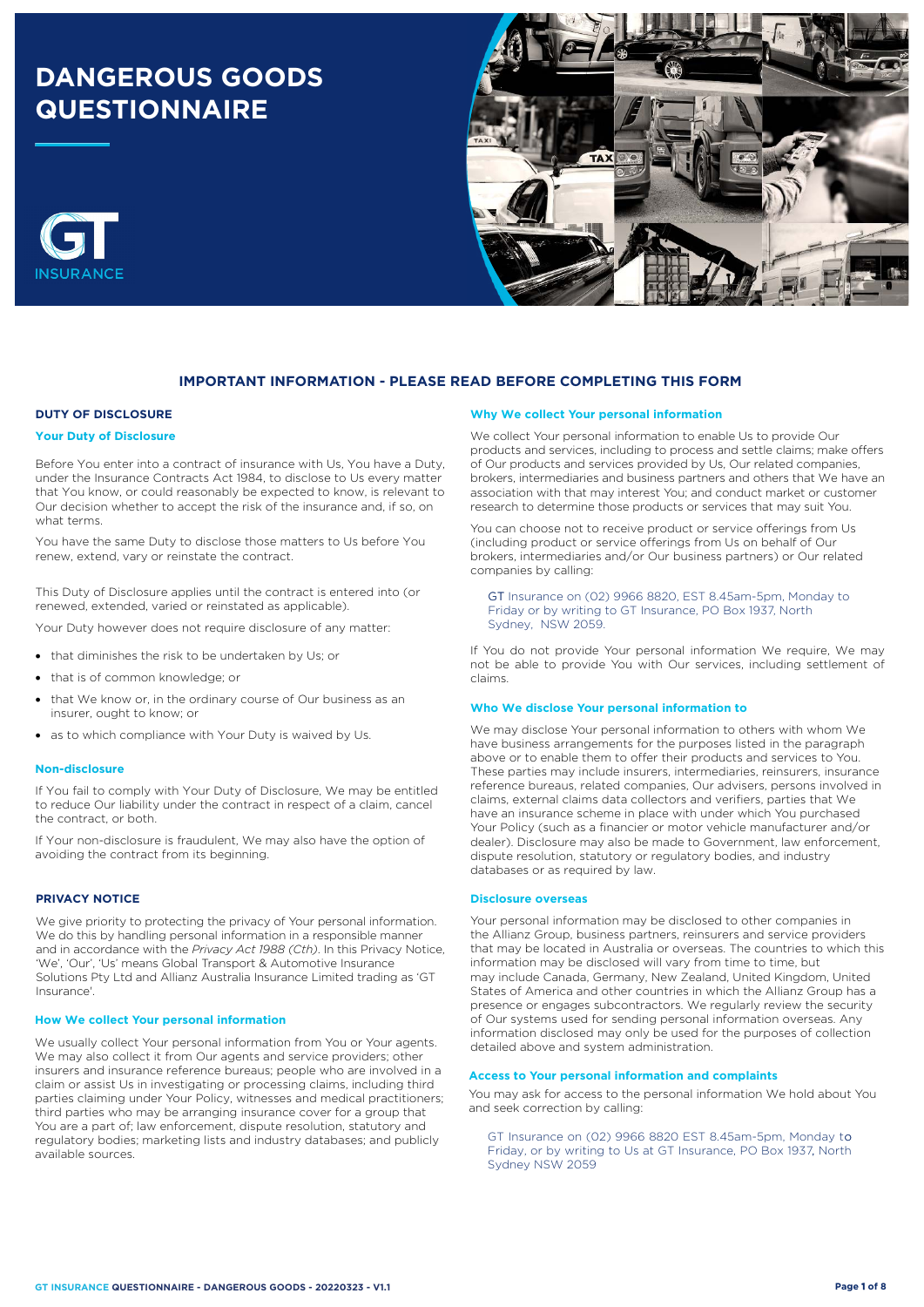Our Privacy Policy contains details about how You may make a complaint about a breach of the privacy principles contained in the *Privacy Act 1988 (Cth)* and how We deal with complaints. Our Privacy Policy is available at [www.gtins.com.au](https://www.gtins.com.au/documents-and-policies/) and [www.allianz.com.au](https://www.allianz.com.au/about-us/privacy/)

## **Telephone Call Recording**

We may record incoming and/or outgoing telephone calls for training or verification purposes. Where We have recorded a telephone call, We can provide You with a copy at Your request, where it is reasonable to do so.

#### **Your Consent**

By providing Us with personal information You and any other person You provide personal information for, consent to these uses and disclosures until You tell Us otherwise. If You wish to withdraw Your consent, including for such things as receiving information on products and offers by Us or persons We have an association with, please contact Us.

## **GENERAL INSURANCE CODE OF PRACTICE**

The General Insurance Code of Practice was developed by the Insurance Council of Australia to further raise standards of practice and service across the insurance industry. The Code Governance Committee (CGC) is an independent body that monitors and enforces insurers' compliance with the Code.

You can obtain more information on the Code of Practice and how it assists you by contacting Us. Contact details are provided below and on the back cover of the Product Disclosure Statement or Policy Document.

GT Insurance on (02) 9966 8820 EST 8.45am-5pm, Monday to Friday, or by writing to Us at GT Insurance, PO Box 1937, North Sydney NSW 2059

For more information on the Code Governance Committee (CGC) go to <https://insurancecode.org.au/>

### **SUBROGATION**

You may prejudice Your rights in relation to a claim made under this policy if without prior agreement from Us, You make an agreement with a third party that will prevent Us from recovering a loss from that or another party.

### **DUTY OF UTMOST GOOD FAITH**

Every insurance contract is subject to the duty of utmost good faith which requires both the Insured and the Insurer to act towards each other in utmost good faith. Failure to do so on the part of the Insured may prejudice any claim made under the policy or the continuation of insurance cover by the Insurer.

## **CHANGE OF RISK OR CIRCUMSTANCE**

It is vital that You provide Us with notification of any changes in Your risk profile which may be relevant to the terms and conditions of this insurance. This is including but not limited to changes in business activities and acquisitions which occur after the date of the Declaration.

## **THE INSURER**

Allianz Australia Insurance Limited (incorporated in Australia); ABN 15 000 122 850; AFS Licence No. 234708 of 10 Carrington Street Sydney, 2000.

## **THE UNDERWRITING AGENCY**

Global Transport & Automotive Insurance Solutions Pty Ltd (trading as GT Insurance) AFS Licence No. 240714 ABN 93 069 048 255 of Level 3, Suite 3.01, 213 Miller Street, North Sydney, NSW 2060 is an underwriting agency which specialises in arranging insurance in respect of Motor Vehicles and Mobile Plant and related insurances. GT Insurance acts as the agent of Allianz to market, solicit, offer, arrange and administer the insurance.

GT Insurance has a binding authority to issue, vary and cancel contracts of insurance and to deal with or settle claims on behalf of Allianz. If You need information about this insurance in the first instance, contact GT Insurance.

# **COMPLETING THIS FORM/QUESTIONNAIRE:**

**Please complete all sections in full and provide any requested attachments.**

- **This form may be printed and completed in handwriting or it may be completed electronically as an interactive pdf with fillable form fields. If completing electronically, please download to your local computer and complete using Adobe Acrobat Reader (Fill & Sign tool).**
- **If more space is required when completing this form, please attach a separate sheet.**
- **The use of the term 'You' or 'Your' in this form refers to an Insured and their subsidiary companies and other entities in which they have a controlling interest.**
- **The use of the term 'We', 'Our' or 'Us' in this form refers to the Insurer and its Underwriting Agency.**
- **It is important to refer to the relevant Product Disclosure Statement and Policy Document which sets out the terms and conditions of cover offered. Please contact your local GT Insurance office or speak to your Intermediary.**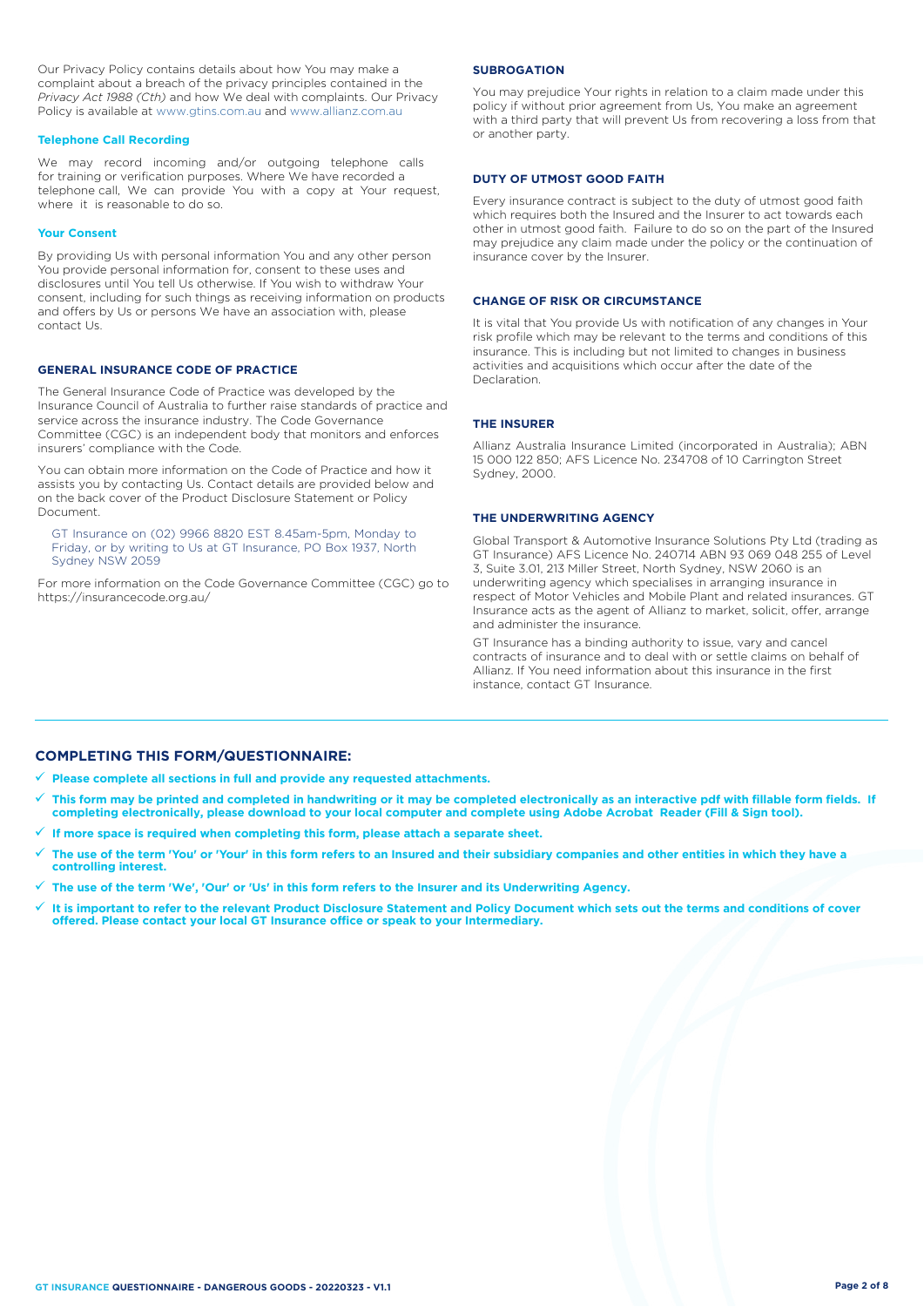The Australian Code for the Transport of Dangerous Goods is summarised in the following classes:

## **Class 1: Explosives**

- 1.1: Substances and articles which have a mass explosion hazard
- 1.2: Substances and articles which have a projection hazard but not a mass explosion hazard
- 1.3: Substances and articles which have a fire hazard and either a minor blast hazard or a minor projection hazard or both, but not a mass explosion hazard
- 1.4: Substances and articles which present no significant hazard
- 1.5: Very insensitive substances which have a mass explosion hazard
- 1.6: Extremely insensitive articles which do not have a mass explosion hazard

## **Class 2: Gases**

- 2.1: Flammable gases
- 2.2: Non-flammable, non-toxic gases
- 2.3: Toxic gases

#### **Class 3: Flammable liquids**

## **Class 4: Flammable solids; substances liable to spontaneous combustion; substances which, on contact with water, emit flammable gases**

- 4.1: Flammable solids, self-reactive substances and solid desensitised explosives
- 4.2: Substances liable to spontaneous combustion
- 4.3: Substances which in contact with water emit flammable gases

#### **Class 5: Oxidising substances and organic peroxides**

- 5.1: Oxidising substances
- 5.2: Organic peroxides

## **Class 6: Toxic and infectious substances**

- 6.1: Toxic substances
- 6.2: Infectious substances

#### **Class 7: Radioactive material**

## **Class 8: Corrosive substances**

# **Class 9: Miscellaneous dangerous substances and articles, including environmentally hazardous substances**

## **Section 1. Your Contact Details**

| Business Name(s) & Trading Name(s)                                 |            |            |               |                                       |           |           |            |
|--------------------------------------------------------------------|------------|------------|---------------|---------------------------------------|-----------|-----------|------------|
| Previous Business Name(s) &<br>Trading Name(s) (if applicable)     |            |            |               |                                       |           |           |            |
| Main Trading Company ABN<br>Australian Business Number (11 digits) |            |            |               |                                       |           |           |            |
| Website                                                            |            |            |               |                                       |           |           |            |
| Main Business/Depot Address                                        |            |            |               |                                       |           |           |            |
| Suburb                                                             |            |            |               |                                       |           | Postcode  |            |
| State or Territory                                                 | ) NSW      | $)$ act    | $\bigcap$ QLD | $()$ $VIC$                            | $( )$ SA  | <b>WA</b> | <b>TAS</b> |
| Do you operate from any other depots/locations?                    |            | Yes        | No.           | If Yes, please provide the following: |           |           |            |
| Other Address                                                      |            |            |               |                                       |           |           |            |
| Suburb                                                             |            |            |               |                                       |           | Postcode  |            |
| State or Territory                                                 | <b>NSW</b> | <b>ACT</b> | QLD           | VIC                                   | <b>SA</b> | <b>WA</b> | <b>TAS</b> |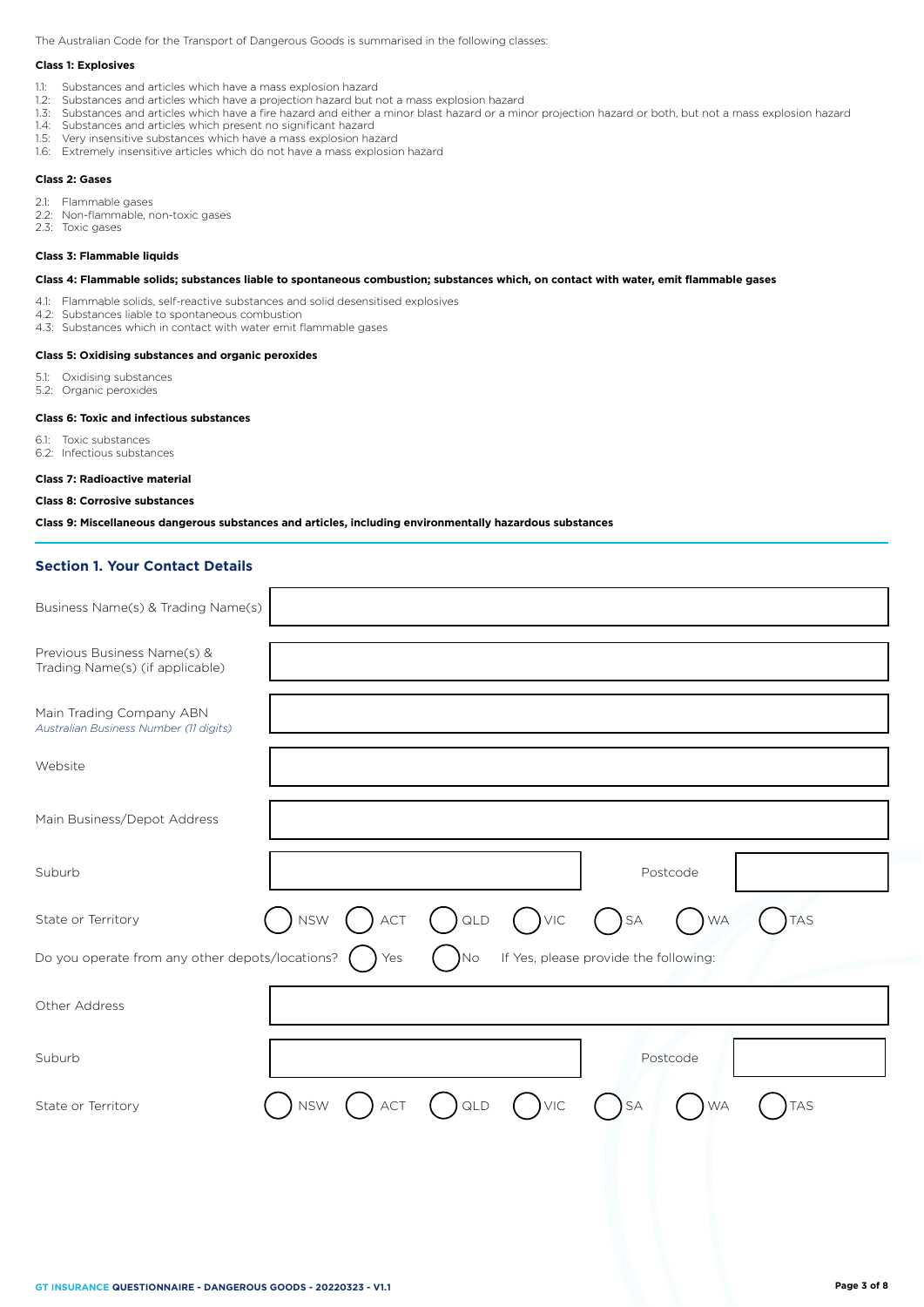# **Section 2. Your Business Details**

| Description of Your business /<br>occupation                                                                                                                                                 |                       |                         |    |               |
|----------------------------------------------------------------------------------------------------------------------------------------------------------------------------------------------|-----------------------|-------------------------|----|---------------|
| How long has the business<br>been in operation?                                                                                                                                              |                       | Specify number of Years | OR | New Venture   |
| <b>Section 3. Your Insurance History</b>                                                                                                                                                     |                       |                         |    |               |
| Have You or any persons applying for this insurance:                                                                                                                                         |                       |                         |    |               |
| a. Had any insurer decline any claim or proposal, cancel or refuse to renew a policy or impose<br>special terms, conditions or restrictions on a policy in the last 5 years?                 |                       |                         |    |               |
| b. Been convicted of or had any fines or penalties imposed for any crime involving drugs, dishonesty,<br>arson, theft, fraud or violence against any person or property in the last 5 years? |                       |                         |    |               |
| c. Been placed in bankruptcy, receivership or liquidation in the last 5 years?                                                                                                               |                       |                         |    |               |
| If 'Yes', to any of Section 3. a. - c. above, please provide details:                                                                                                                        |                       |                         |    |               |
|                                                                                                                                                                                              |                       |                         |    |               |
|                                                                                                                                                                                              |                       |                         |    |               |
|                                                                                                                                                                                              |                       |                         |    |               |
| <b>Section 4. Loss History</b><br>a. Have you ever made a claim for loss, damage and/or liability involving Dangerous Goods?                                                                 |                       |                         |    |               |
| b. Please provide details of any claims referred to in Section 4. a. above (written confirmation from Insurers is required) as well as details                                               |                       |                         |    |               |
| of any uninsured losses involving Dangerous Goods. If the space provided is insufficient, please attach a separate schedule identified<br>as "Dangerous Goods Loss History"                  |                       |                         |    |               |
| Date of Loss                                                                                                                                                                                 | Insured or Uninsured? | Total Cost (\$)         |    | $Excess$ (\$) |
|                                                                                                                                                                                              | Νo                    |                         |    |               |
| Details of Claim or Uninsured Loss                                                                                                                                                           |                       |                         |    |               |
|                                                                                                                                                                                              |                       |                         |    |               |
| Date of Loss                                                                                                                                                                                 | Insured or Uninsured? | Total Cost (\$)         |    | Excess (\$)   |
|                                                                                                                                                                                              | No                    |                         |    |               |
| Details of Claim or Uninsured Loss                                                                                                                                                           |                       |                         |    |               |
|                                                                                                                                                                                              |                       |                         |    |               |
| Date of Loss                                                                                                                                                                                 | Insured or Uninsured? | Total Cost (\$)         |    | Excess (\$)   |
|                                                                                                                                                                                              | No                    |                         |    |               |
| Details of Claim or Uninsured Loss                                                                                                                                                           |                       |                         |    |               |
|                                                                                                                                                                                              |                       |                         |    |               |
| Date of Loss                                                                                                                                                                                 | Insured or Uninsured? | Total Cost (\$)         |    | Excess (\$)   |
|                                                                                                                                                                                              | No                    |                         |    |               |
| Details of Claim or Uninsured Loss                                                                                                                                                           |                       |                         |    |               |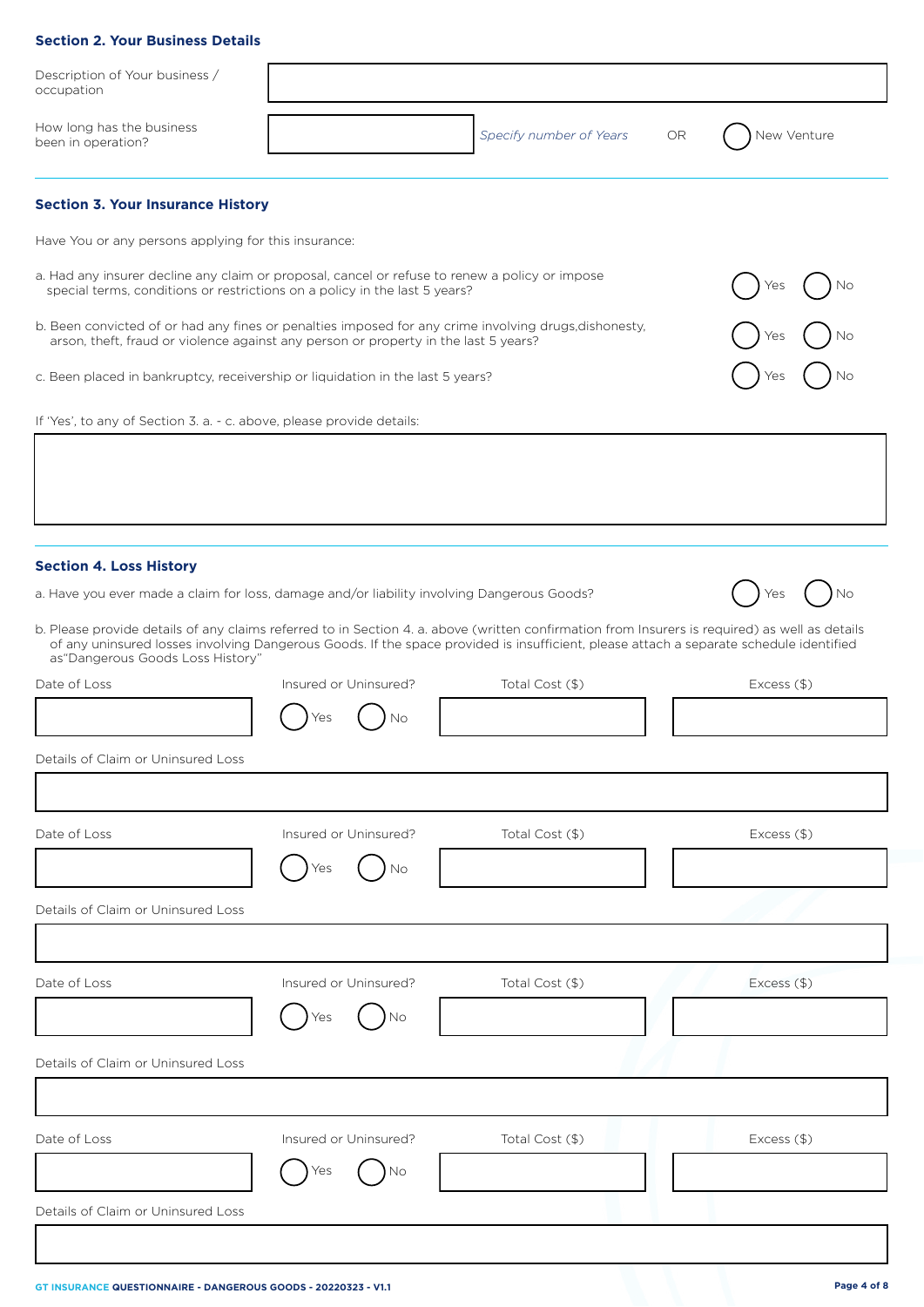# **Section 5. Vehicle Details**

Please provide the following details for each vehicle used to carry Dangerous Goods. If the space provided is insufficient, please attach a separate schedule identified as "Vehicles used to carry Dangerous Goods".

| Year | Make | Model | Registration Number |
|------|------|-------|---------------------|
|      |      |       |                     |
|      |      |       |                     |
|      |      |       |                     |
|      |      |       |                     |
|      |      |       |                     |
|      |      |       |                     |
|      |      |       |                     |
|      |      |       |                     |
|      |      |       |                     |
|      |      |       |                     |
|      |      |       |                     |
|      |      |       |                     |
|      |      |       |                     |
|      |      |       |                     |
|      |      |       |                     |
|      |      |       |                     |
|      |      |       |                     |
|      |      |       |                     |
|      |      |       |                     |
|      |      |       |                     |
|      |      |       |                     |
|      |      |       |                     |
|      |      |       |                     |

# **Section 6. Dangerous Goods Details**

a. Cover Required

Please select the Dangerous Goods Legal Liability Limit required (any one event)

| \$5,000,000               | \$10,000,000 | \$15,000,000 | \$20,000,000                 |
|---------------------------|--------------|--------------|------------------------------|
| 325,000,000               | \$30,000,000 | \$35,000,000 | Other, please specify below: |
| Other Limit Required (\$) |              |              |                              |

b. Underwriting Information:

Please provide the following details for all Dangerous Goods carried. If the space provided is insufficient, please attach a separate schedule identified as "Dangerous Goods carried".

| Product Name | Class | Placarded?<br>(Yes or No) | <b>Typical Quantity</b><br>Carried | Frequency Carried |
|--------------|-------|---------------------------|------------------------------------|-------------------|
|              |       | Yes<br>$\rm No$           |                                    |                   |
|              |       | Yes<br>$\rm No$           |                                    |                   |
|              |       | Yes<br>$\mathsf{No}$      |                                    |                   |
|              |       | Yes<br>No                 |                                    |                   |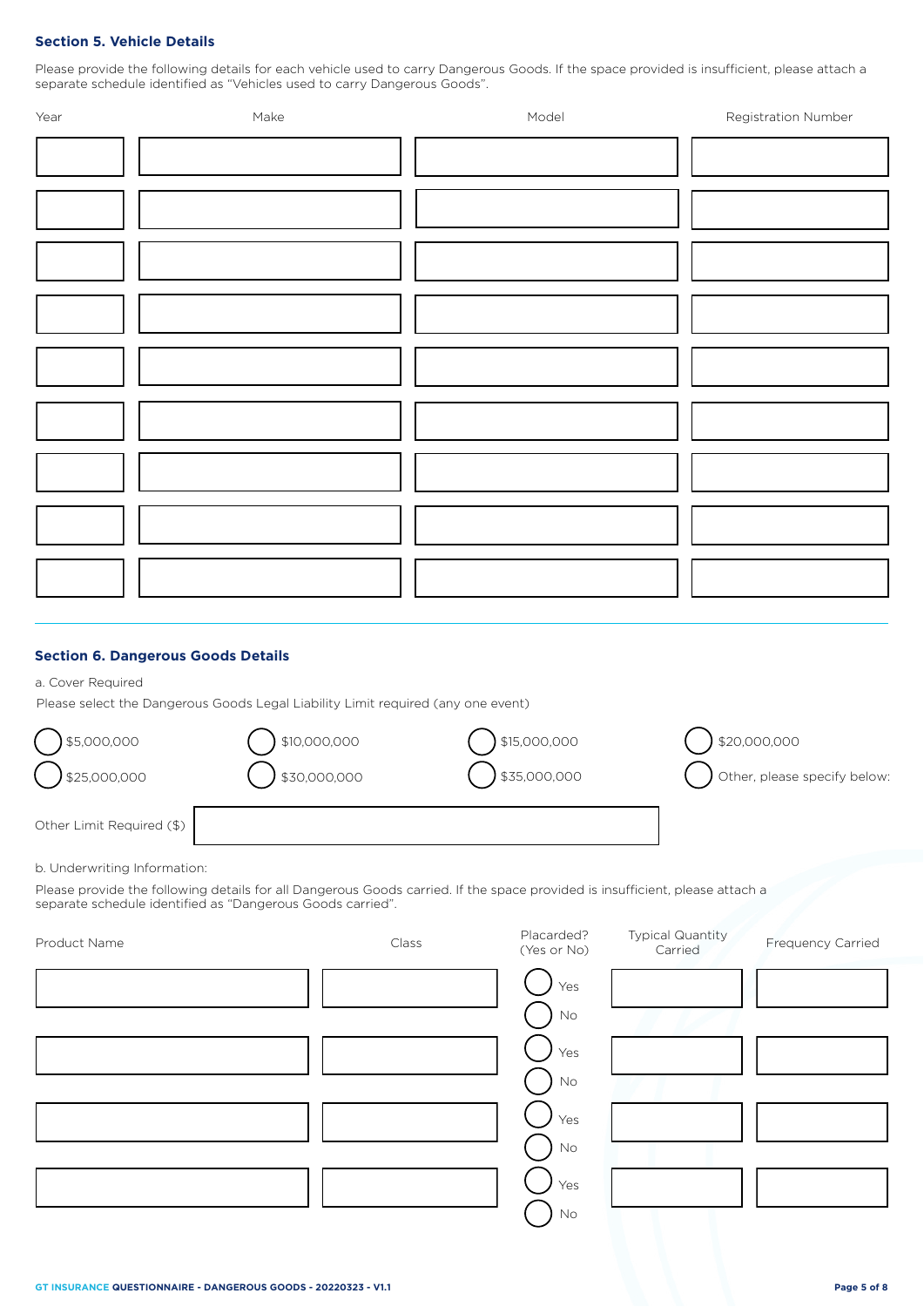|                | Yes<br>$\mathsf{No}$<br>Yes<br>$\mathsf{No}$<br>Yes<br>$\mathsf{No}$<br>Yes<br>$\mathsf{No}$ |  |
|----------------|----------------------------------------------------------------------------------------------|--|
| Receptacle     | % of Dangerous Goods                                                                         |  |
| $\mathsf{IBC}$ |                                                                                              |  |
| ISO Container  |                                                                                              |  |

| Tank / Tanker       |                |  |
|---------------------|----------------|--|
| Gas Bottles         |                |  |
| Tip Truck / Trailer |                |  |
| Other               | Please specify |  |

d. Where are the Dangerous Goods carried to and from? If the space provided is insufficient, please attach a separate schedule identified as "Dangerous Goods carried to and from".

| Product Name | Location carried from | Destination |
|--------------|-----------------------|-------------|
|              |                       |             |
|              |                       |             |
|              |                       |             |
|              |                       |             |
|              |                       |             |
|              |                       |             |
|              |                       |             |
|              |                       |             |
|              |                       |             |
|              |                       |             |
|              |                       |             |
|              |                       |             |
|              |                       |             |
|              |                       |             |
|              |                       |             |
|              |                       |             |
|              |                       |             |
|              |                       |             |
|              |                       |             |
|              |                       |             |
|              |                       |             |
|              |                       |             |
|              |                       |             |
|              |                       |             |

Shipping Container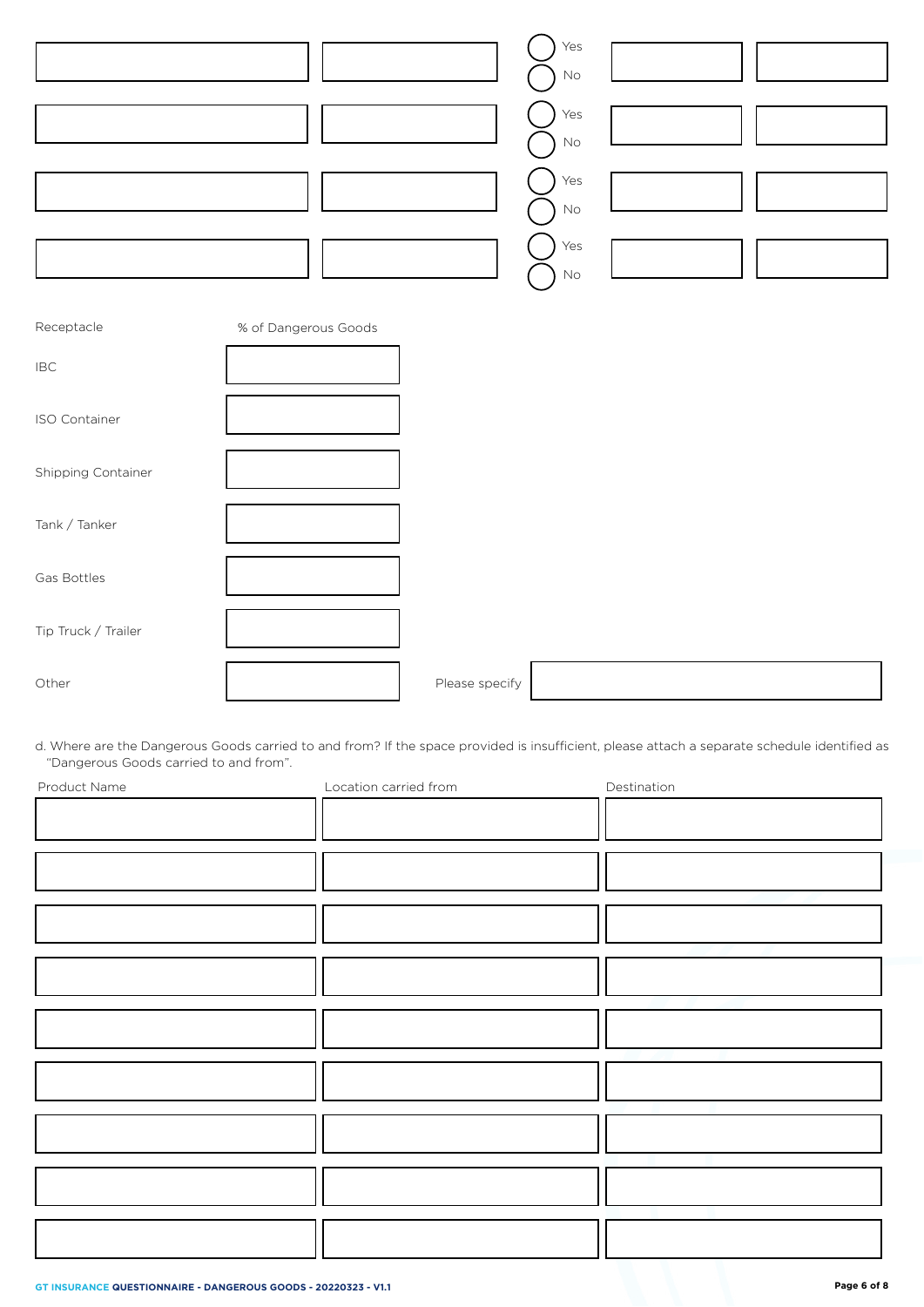f. What arrangements do you have in place to deal with a spill or escape of the Dangerous Goods?

| g. Please confirm the following:                                                                                                                                                                                                                               |                                                                         | Yes | No |
|----------------------------------------------------------------------------------------------------------------------------------------------------------------------------------------------------------------------------------------------------------------|-------------------------------------------------------------------------|-----|----|
| Are your drivers licenced to carry Dangerous Goods?                                                                                                                                                                                                            |                                                                         |     |    |
| Do you have a dedicated Risk Manager?                                                                                                                                                                                                                          |                                                                         |     |    |
| Do you have a documented procedures manual?                                                                                                                                                                                                                    |                                                                         |     |    |
| Are drivers subject to periodic medicals?                                                                                                                                                                                                                      |                                                                         |     |    |
| Are drivers subject to drug and alcohol testing?                                                                                                                                                                                                               |                                                                         |     |    |
| h. Are your vehicles fitted with any of the following:                                                                                                                                                                                                         |                                                                         |     |    |
| Telematics device?<br>No<br>Yes                                                                                                                                                                                                                                | If 'Yes', please provide details of how you use the system information: |     |    |
| No<br>GPS tracking device?<br>Yes                                                                                                                                                                                                                              | If 'Yes', what system is in use?                                        |     |    |
|                                                                                                                                                                                                                                                                |                                                                         |     |    |
| GPS tracking device which is also used to monitor drivers for speeding and issue speeding alerts?<br>A disposable camera or dashcam?<br>Fire extinguishers?<br>First Aid Kit?<br>A load restraints guide?<br>A company route guide?<br>Working cruise control? |                                                                         | Yes | No |